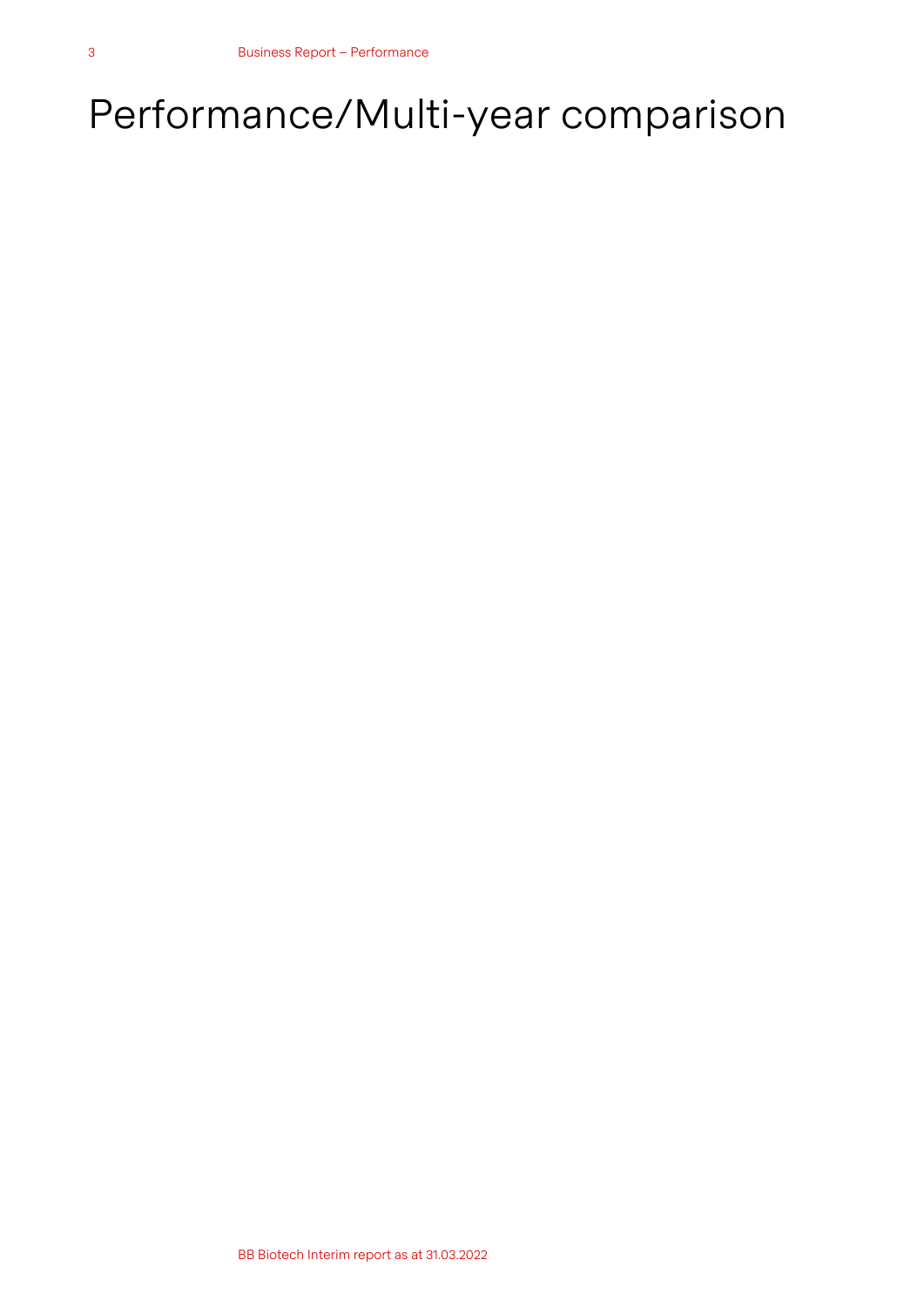# Indexed performance since launch

### **BB Biotech AG (SIX)-CHF**



# Rolling performance

|                           | <b>SHARE</b> | <b>NAV</b>                       | <b>NBI TR</b> |
|---------------------------|--------------|----------------------------------|---------------|
| 31.03.2021 - 31.03.2022   |              | $(16.7\%)$ $(23.6\%)$ $(13.0\%)$ |               |
| $31.03.2020 - 31.03.2021$ | 63.3%        | 67.9%                            | 36.7%         |
| $31.03.2019 - 31.03.2020$ |              | $(19.5\%)$ $(26.6\%)$            | $(5.8\%)$     |
| 29.03.2018 - 29.03.2019   | 8.3%         | 11.7%                            | 9.5%          |
| $31.03.2017 - 29.03.2018$ | 24.3%        | 10.2%                            | 5.1%          |

# Cumulated performance

|                        | <b>SHARE</b> | <b>NAV</b>                       | <b>NBI TR</b> |
|------------------------|--------------|----------------------------------|---------------|
| <b>YTD</b>             |              | $(11.3\%)$ $(9.0\%)$ $(10.6\%)$  |               |
| 1 year                 |              | $(16.7\%)$ $(23.6\%)$ $(13.0\%)$ |               |
| 3 years                | 9.5%         | $(5.8\%)$                        | 12.0%         |
| 5 years                | 47.4%        | 15.9%                            | 28.9%         |
| since inception $\psi$ |              | 2735% 2063%                      | 1238%         |

### <sup>1</sup> 09.11.1993

## Annual performance

|      | <b>SHARE</b> | <b>NAV</b>           | <b>NBI TR</b> |
|------|--------------|----------------------|---------------|
| 2021 | 8.3%         | (11.5%)              | 3.0%          |
| 2020 | 19.3%        | 24.3%                | 15.8%         |
| 2019 | 18.5%        | 23.4%                | 23.0%         |
| 2018 |              | $(5.2\%)$ $(14.5\%)$ | $(8.0\%)$     |
| 2017 | 22.9%        | 23.4%                | 16.4%         |

# Annualized performance

|                              | <b>SHARE</b> | <b>NAV</b>                       | NBI TR |
|------------------------------|--------------|----------------------------------|--------|
| 1 year                       |              | $(16.7\%)$ $(23.6\%)$ $(13.0\%)$ |        |
| 3 years                      |              | $3.1\%$ $(2.0\%)$                | - 3.8% |
| 5 years                      | 8.1%         | 3.0%                             | 5.2%   |
| since inception $\mathbb{I}$ | 12.5%        | 11 4%                            | 9.6%   |

<sup>1</sup> 09.11.1993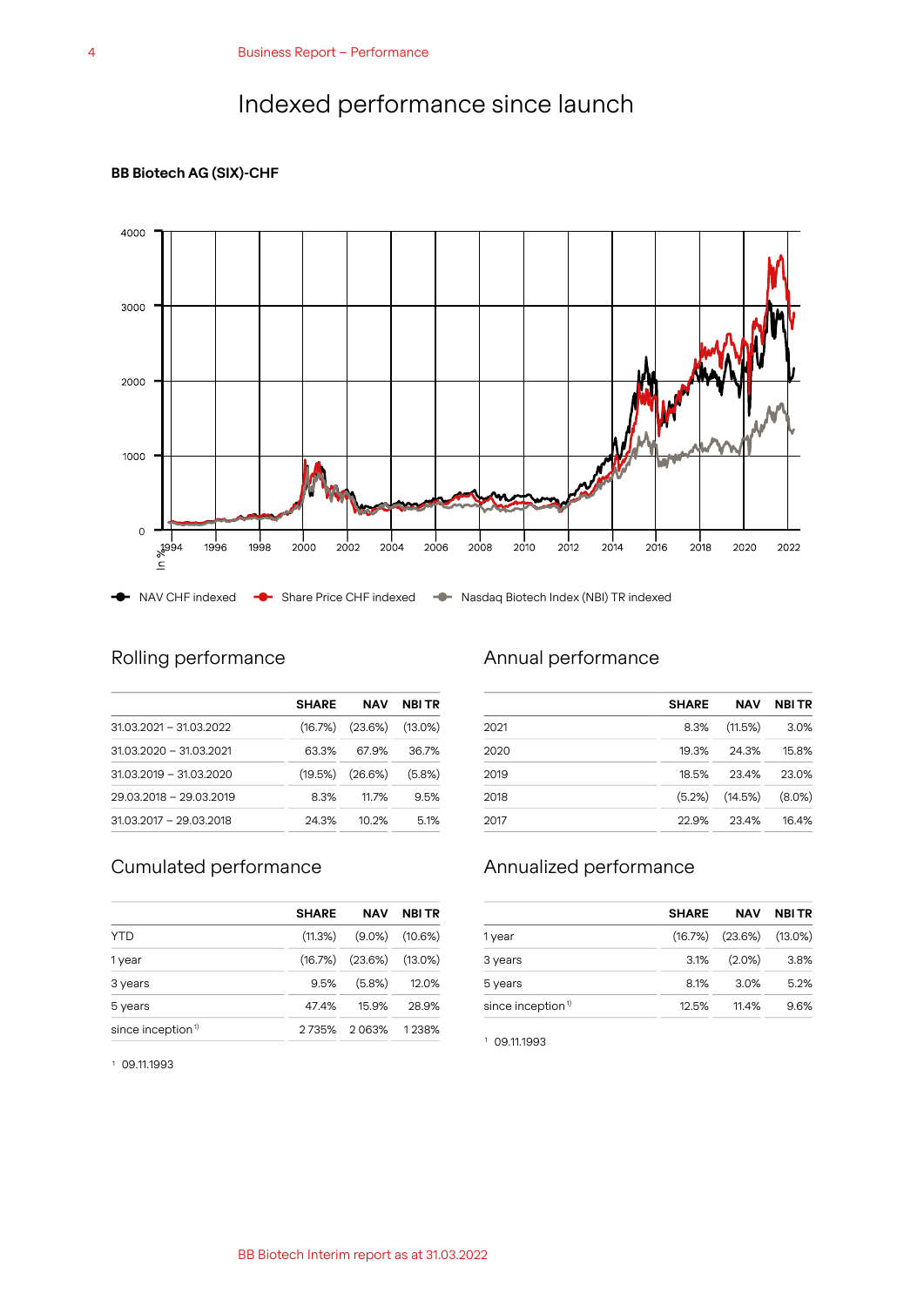### **BB BIOTECH AG (XETRA)-EUR**



# Rolling performance

|                           | <b>SHARE</b> | <b>NAV</b>                     | <b>NBI TR</b> |
|---------------------------|--------------|--------------------------------|---------------|
| $31.03.2021 - 31.03.2022$ |              | $(9.4\%)$ $(17.2\%)$ $(5.8\%)$ |               |
| $31.03.2020 - 31.03.2021$ | 58.5%        | 60.7%                          | 30.8%         |
| $31.03.2019 - 31.03.2020$ |              | $(16.2\%)$ $(22.6\%)$          | (0.6%)        |
| 29.03.2018 - 29.03.2019   | 14.5%        | 17.8%                          | 15.3%         |
| $31.03.2017 - 29.03.2018$ | 13.1%        | $0.0\%$                        | $(4.4\%)$     |

### Cumulated performance 31.03.2022

|                               | <b>SHARE</b> | NAV     | <b>NBI TR</b> |
|-------------------------------|--------------|---------|---------------|
| <b>YTD</b>                    | $(8.6\%)$    | (7.6%)  | $(9.2\%)$     |
| 1 year                        | $(9.4\%)$    | (17.2%) | $(5.8\%)$     |
| 3 years                       | 20.3%        | 3.0%    | 22.5%         |
| 5 years                       | 55.8%        | 21.3%   | 34.9%         |
| since inception <sup>1)</sup> | 2326%        | 1738%   | 1328%         |

# Annual performance

|      | <b>SHARE</b> | <b>NAV</b>                     | <b>NBITR</b> |
|------|--------------|--------------------------------|--------------|
| 2021 | 13.3%        | (7.8%)                         | 7.4%         |
| 2020 | 18.1%        | 24.8%                          | 16.1%        |
| 2019 | 23.4%        | 28.1%                          | 27.6%        |
| 2018 |              | $(2.2\%)$ $(11.1\%)$ $(4.3\%)$ |              |
| 2017 | 12.9%        | 12.5%                          | 6.7%         |

### Annualized performance 31.03.2022

|       | <b>NAV</b> | NBI TR                                         |
|-------|------------|------------------------------------------------|
|       |            |                                                |
| 6.3%  | 1.0%       | 7.0%                                           |
| 9.3%  | 3.9%       | 6.2%                                           |
| 14.0% | 12.7%      | 11.6%                                          |
|       |            | <b>SHARE</b><br>$(9.4\%)$ $(17.2\%)$ $(5.8\%)$ |

<sup>1</sup> 10.12.1997

<sup>1</sup> 10.12.1997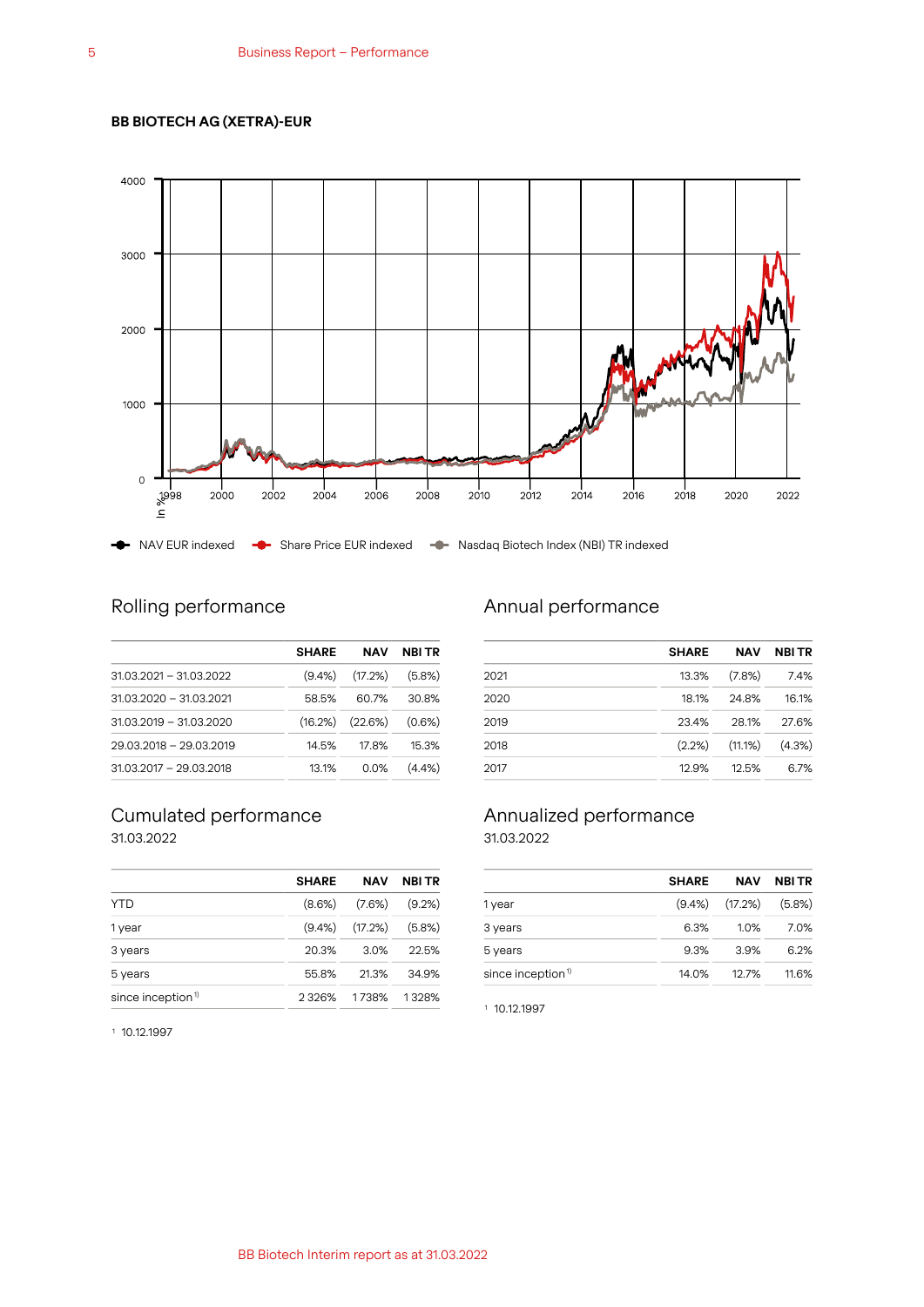### **BB BIOTECH AG (MILAN)-EUR**



# Rolling performance

|                           | <b>SHARE</b> | <b>NAV</b>                     | <b>NBI TR</b> |
|---------------------------|--------------|--------------------------------|---------------|
| $31.03.2021 - 31.03.2022$ |              | $(9.1\%)$ $(17.2\%)$ $(5.8\%)$ |               |
| $31.03.2020 - 31.03.2021$ | 57.6%        | 60.7%                          | 30.8%         |
| $31.03.2019 - 31.03.2020$ |              | (14.7%) (22.6%)                | (0.6%)        |
| 29.03.2018 - 29.03.2019   | 13.0%        | 17.8%                          | 15.3%         |
| $31.03.2017 - 29.03.2018$ | 12.8%        | 0.0%                           | $(4.4\%)$     |

### Cumulated performance 31.03.2022

| <b>SHARE</b> | NAV     | <b>NBI TR</b> |
|--------------|---------|---------------|
| $(9.0\%)$    | (7.6%)  | $(9.2\%)$     |
| $(9.1\%)$    | (17.2%) | $(5.8\%)$     |
| 22.1%        | 3.0%    | 22.5%         |
| 55.6%        | 21.3%   | 34.9%         |
| 461%         | 324%    | 170%          |
|              |         |               |

# Annual performance

|      | <b>SHARE</b> | <b>NAV</b>                     | <b>NBITR</b> |
|------|--------------|--------------------------------|--------------|
| 2021 | 13.0%        | $(7.8\%)$                      | 7.4%         |
| 2020 | 19.7%        | 24.8%                          | 16.1%        |
| 2019 | 22.6%        | 28.1%                          | 27.6%        |
| 2018 |              | $(1.3\%)$ $(11.1\%)$ $(4.3\%)$ |              |
| 2017 | 12.2%        | 12.5%                          | 6.7%         |

### Annualized performance 31.03.2022

| <b>SHARE</b> | <b>NAV</b> | <b>NBITR</b>                   |
|--------------|------------|--------------------------------|
|              |            |                                |
| 6.9%         | 1.0%       | 7.0%                           |
| 9.2%         | 3.9%       | 6.2%                           |
| 8.4%         | 7.0%       | 4.7%                           |
|              |            | $(9.1\%)$ $(17.2\%)$ $(5.8\%)$ |

<sup>1</sup> 19.10.2000

<sup>1</sup> 19.10.2000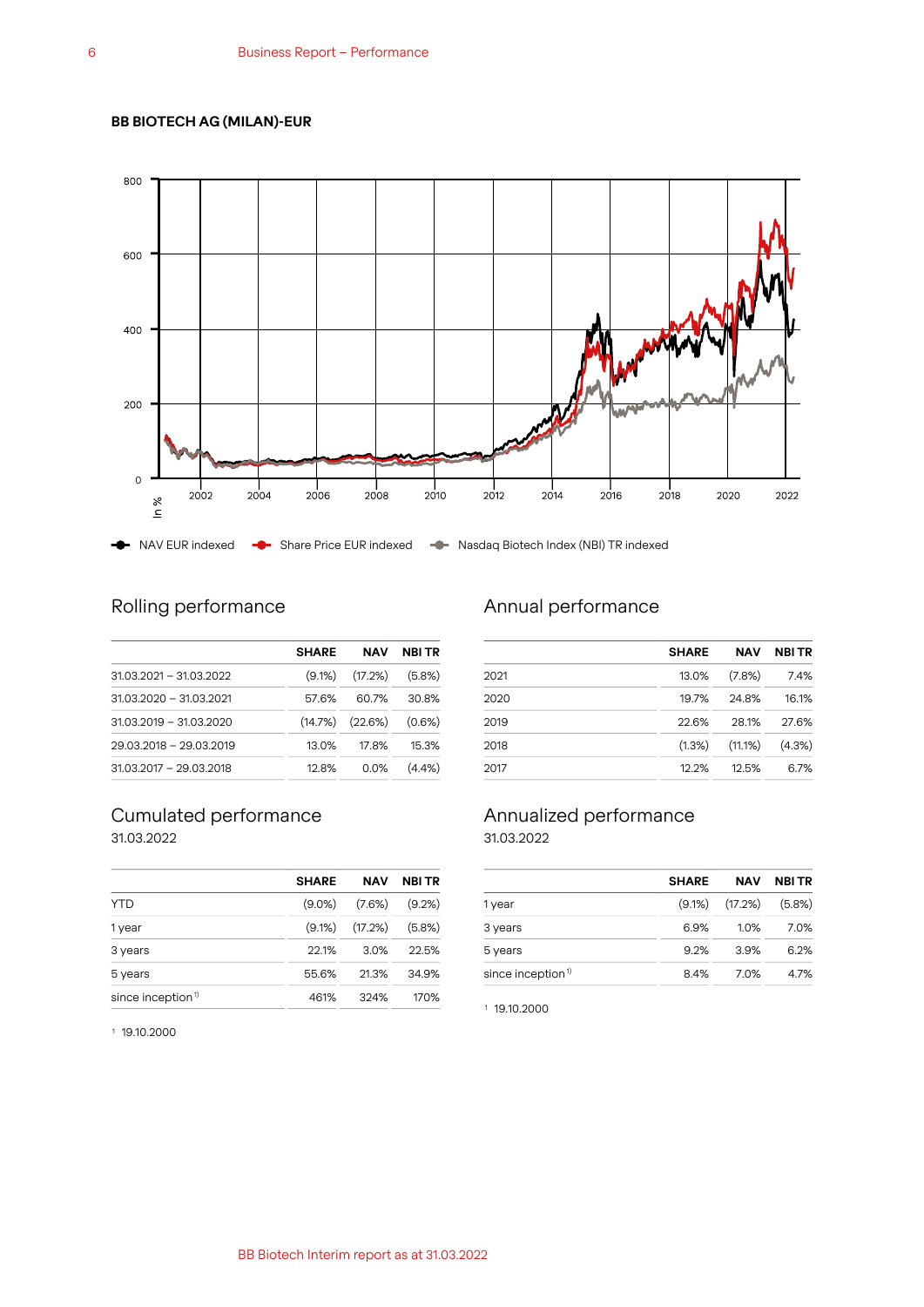# Multi-year comparison

|                                                               | 31.03.2022  | 2021        | 2020        | 2019        | 2018        |
|---------------------------------------------------------------|-------------|-------------|-------------|-------------|-------------|
| Market capitalization at the end of the period<br>(in CHF mn) | 3584.4      | 4 274.1     | 4 10 7.9    | 3 670.3     | 3 2 3 5.4   |
| Net Asset Value at the end of the period<br>(in CHF mn)       | 2760.9      | 3 2 8 3 .5  | 3887.5      | 3 3 9 3 . 0 | 2884.5      |
| Number of shares (in mn)                                      | 55.4        | 55.4        | 55.4        | 55.4        | 55.4        |
| Trading volume (in CHF mn)                                    | 640.9       | 2 101.0     | 2 315.6     | 2004.2      | 2 610.7     |
| Profit/(loss) (in CHF mn)                                     | (299.9)     | (404.8)     | 691.2       | 677.4       | (471.3)     |
| Closing price at the end of the period in CHF                 | 64.70       | 77.15       | 74.15       | 66.25       | 58.40       |
| Closing price (G) at the end of the period in EUR             | 63.95       | 74.05       | 68.00       | 61.40       | 52.00       |
| Closing price (I) at the end of the period in EUR             | 63.95       | 74.40       | 68.50       | 61.00       | 52.00       |
| Stock performance (incl. distributions) <sup>1)</sup>         | (11.3%)     | 8.3%        | 19.3%       | 18.5%       | (5.2%)      |
| High/low share price in CHF                                   | 78.15/60.50 | 92.20/73.40 | 74.70/45.44 | 73.20/59.35 | 74.10/56.10 |
| High/low share price in EUR                                   | 75.40/58.00 | 86.20/67.80 | 69.00/43.04 | 64.70/52.10 | 64.80/48.60 |
| Premium/(discount) (annual average)                           | 32.2%       | 19.5%       | 9.2%        | 11.8%       | 9.7%        |
| Dividend in CHF                                               | N.A.        | 3.85        | 3.60        | 3.40        | 3.05        |
| Degree of investment (quarterly figures)                      | 113.0%      | 108.6%      | 106.8%      | 109.1%      | 108.4%      |
| Total Expense Ratio (TER) p.a. <sup>2)</sup>                  | 1.23%       | 1.22%       | 1.25%       | 1.26%       | 1.25%       |

<sup>1</sup> All figures in CHF %, total return-methodology

<sup>2</sup> Based on market capitalization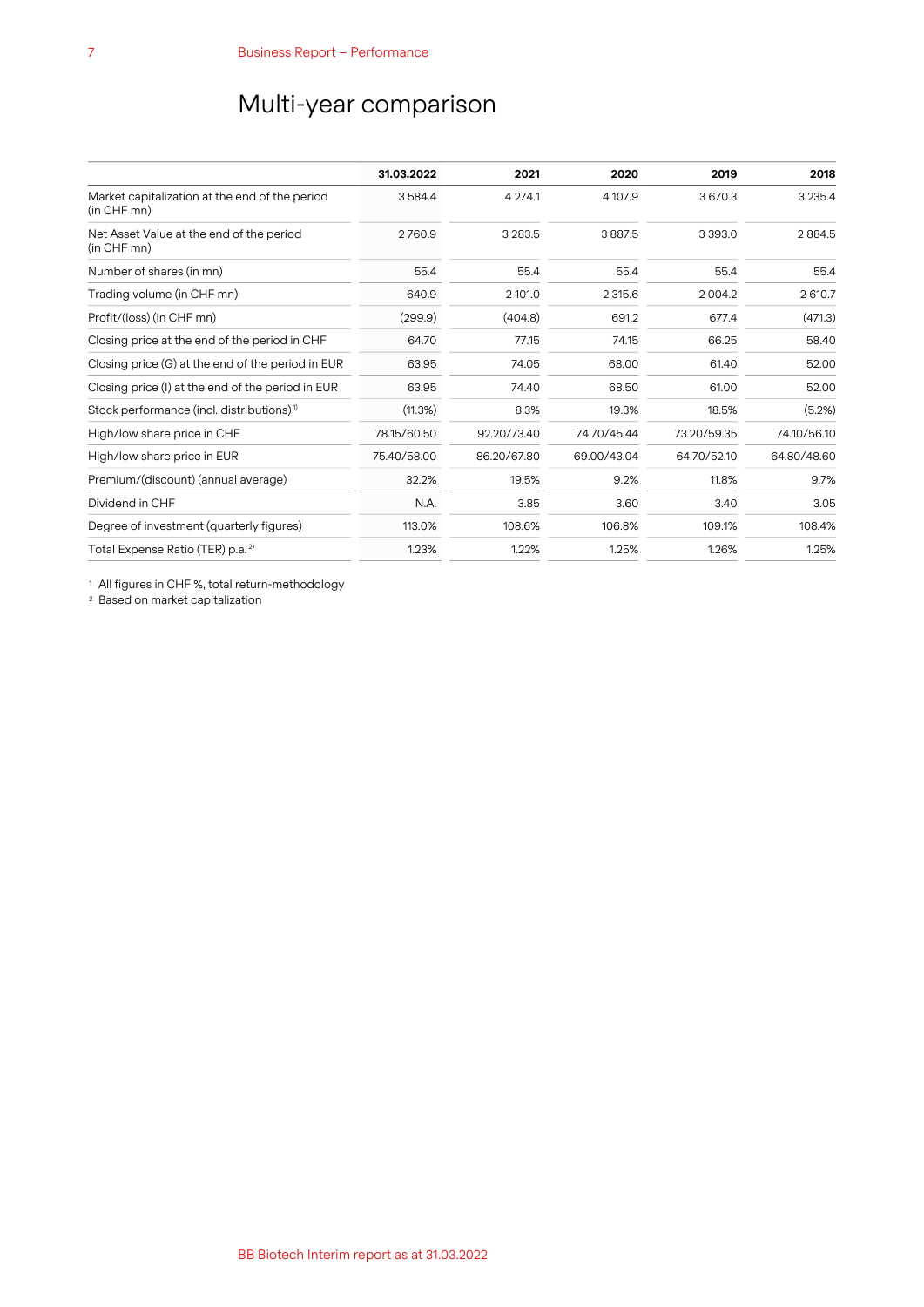# Shareholder letter

Western countries have recognized greater predictability of populationlevel infection rates for the SARS-CoV-2 pandemic. Their focus has turned from emergency measures including support of R&D, manufacturing, and supply of products, to longer-term challenges such as hospital care capacity and preparation for variants. Health authorities and purchasers anticipate novel variants which may bring infection surge-cycles in the coming fall and beyond. They are consequently moving towards variantspecific vaccines and more widely usable anti-viral treatments. As seen by others, including China, COVID-19 is not yet over, and a cautious, farsighted approach is being taken by many governments, health agencies and systems. However, massive direct spending on emergency-authorized products may have seen its peak – at least for a short while.

### Dear Shareholders

The post-pandemic economic recovery has been associated with solid corporate financial results but has also unshackled some forces of inflation. Investors' focus therefore shifted towards US Federal Reserve's interest rate hikes which aim to mitigate rising food and energy prices. Consequently, growth equities came under pressure in January and February. Inflation and potential recession fears have of course been fueled further by geopolitical and economic implications of the Russian invasion of Ukraine. But in a demonstration of market resilience and some logic, investors returned to equities in March, shares rose in value, curbing overall losses for the first quarter of 2022.

For the first quarter 2022, US and European indices corrected from the historic highs reached in 2021. The S&P 500 (–4.6% in USD), the Dow Jones (–4.1% in USD) and the Nasdaq Composite Index (–8.9% in USD) all ended the quarter with losses. The correction was more pronounced in European markets as reflected in the EuroStoxx 50 (–8.9% in EUR), the Dax (–9.3% in EUR) and the slightly more defensive Swiss market SPI (–5.5% in CHF).

The MSCI World Health Care Index followed the same pattern following its high in December 2021: A sell-off in January and February was followed by a March rebound. Overall then, the MSCI World Health Care Index total return was down for the quarter (-3.2% in USD). The large-cap pharmaceutical sector – generally regarded defensively – held up: The MSCI World Pharmaceuticals Net Index ended the first quarter with a small gain (1.0% in USD). The biotechnology sector, characteristically, experienced greater downward pressure, reflected in a lower Nasdaq Biotechnology Index NBI (–11.7% in USD). Within our sector, as with other down-cycles, larger biotechnology companies with solid operating results and favorable pipeline updates held up better than earlier stage companies. The small and mid cap players in biotech experienced a significant scarcity of capital availability, IPO activities all but shutdown, and there are many relative opportunities in the sector at present. In such times, we might anticipate a surge in acquisitions by large pharmaceutical companies – but for the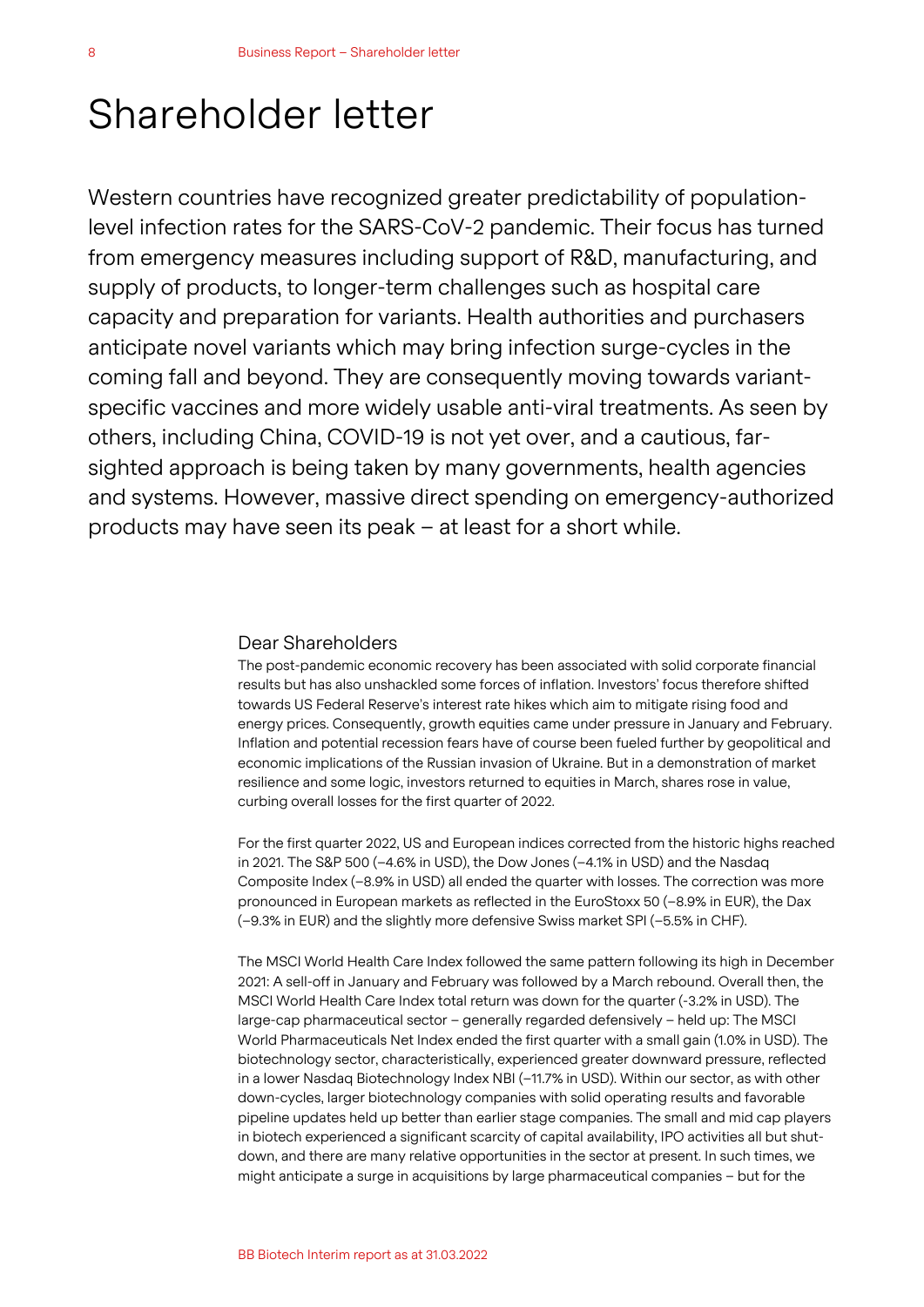time being they have preferred licensing deals over acquisitions. We will continue to monitor the situation closely, and we will as always take advantage of the «flight to quality».

### BB Biotech's performance for the first quarter

For the first quarter 2022, BB Biotech shares' total return was –11.3% in CHF and –8.6% in EUR. Alongside benchmarks, and with slight appreciation of the USD versus the CHF and EUR, the total return for the portfolio was –9.0% in CHF, –7.6% in EUR and –9.9% in USD. Consequently, the net loss for the first quarter of 2022 was CHF 300 mn compared to a net gain of CHF 221 mn for the same period in 2021.

Commercial, more established and profitable companies in the portfolio such as Vertex, Neurocrine and Incyte reported positive share price developments in the first quarter. Ionis and Radius recovered from 2021 lows and Intra-Cellular Therapies shares appreciated due to the strong product uptake for Caplyta following the label expansion in bipolar disorder. Development stage oncology companies remained under pressure and volatility remained high for SARS-CoV-2 companies in the biotech universe. Being convinced in the long-term value proposition of mRNA technology and Moderna's strategy of monetizing that value, we are bound to accept that Moderna as a core holding in our portfolio has been and may continue to be subject to industry high volatility.

## Annual General Meeting confirms Board composition and continued capital distribution

At the AGM, shareholders approved recommendations from the Board and company, by reelecting all four current Board members and electing the two new Board members. Dr. Pearl Huang and Laura Hamill have become directors of BB Biotech. This highly experienced and diverse leadership group of six will continue to decide on investment strategies which sustain and expand BB Biotech's long-term value. BB Biotech paid out the proposed dividend of CHF 3.85 per share. The Board re-reaffirms the intended continuation of the dividend policy and expects payout of the regular dividend at 5% of the prior December's average share price in the years to come.

### Increased investment level in the first quarter of 2022

By the end of the first quarter, the investment level at 113.0% was slightly higher than the 110.9% at the beginning of the year. The higher investment level reflects the management team's positive stance that many companies are attractively valued after the correction of the last twelve months in the biotech sector. The team will continue to work within the established and successful investment guidelines, such as investment levels of 95% to 115%.

### First-quarter portfolio activity

Aside from the marginal reduction of the investment level ahead of the dividend payout, we received cash from Lundbeck's payment to former Alder Pharmaceutical holders in the form of a USD 2 per share contingent value right (CVR) triggered by the approval of migraine treatment, eptinezumab by the European Medicines Agency (EMA).

We liquidated our position in Biogen during the first quarter. Biogen's failure to come up with a plausible pricing strategy for the controversial Alzheimer treatment, Aduhelm. Including the US government agency, CMS draft guidance which indicated Aduhelm should not be reimbursed for Medicare patients, underpinned our decision to get out of the position.

The portfolio has been concentrated, including eight top holdings which represent more than 60% of the total securities.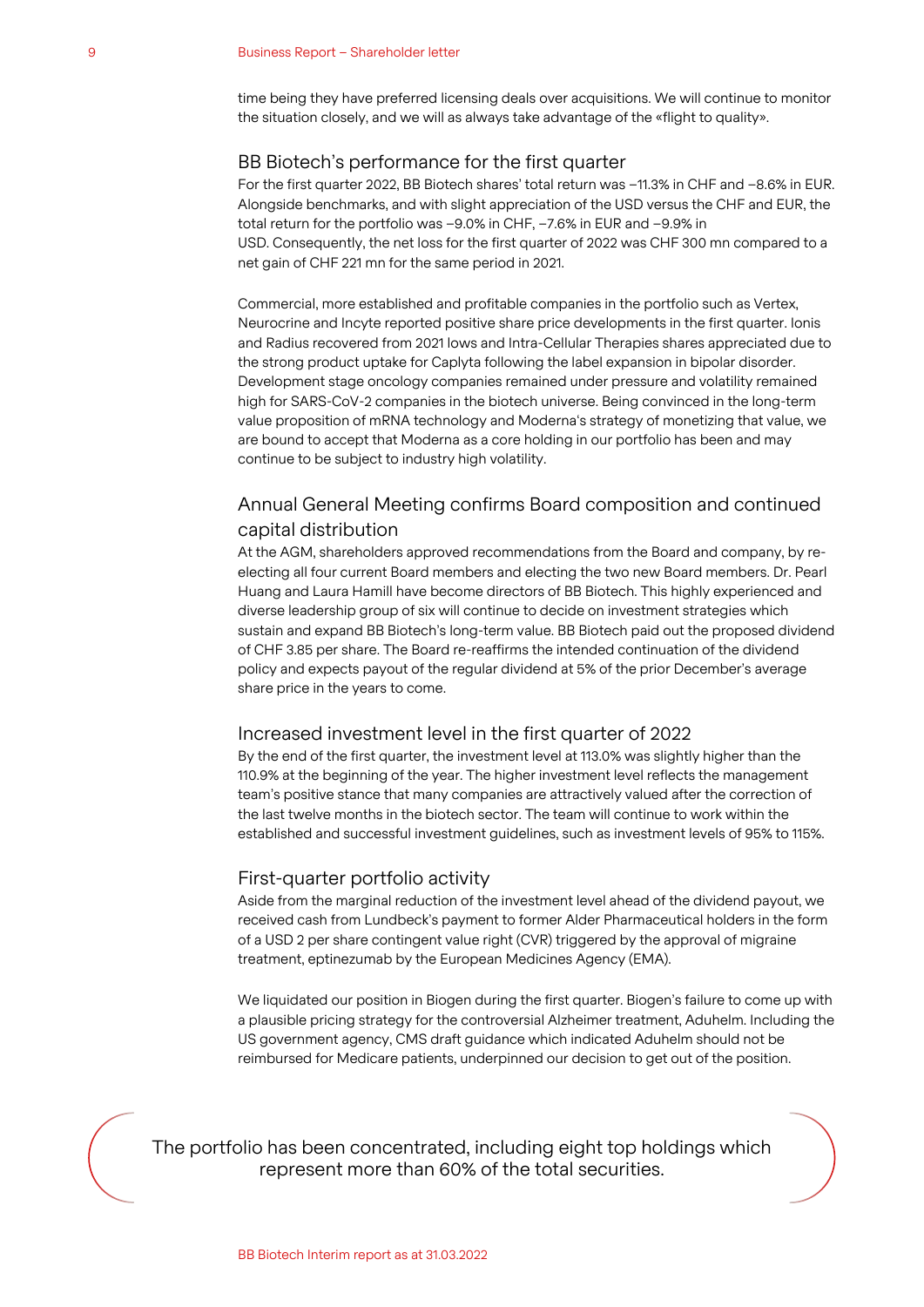At the end of the first quarter, BB Biotech's portfolio consisted of 31 positions. The portfolio has been concentrated, including eight top holdings which represent more than 60% of the total securities. The portfolio exposure is led by the rare disease category followed by oncology and neurology/psychiatry.

## First quarter updates from BB Biotech portfolio holdings

**Many firms continued to report important clinical trial results for the first quarter** The Sage/Biogen depression partnership reported positive Phase III results. In the CORAL study, 50mg of Zuranolone co-initiated with current standard of care antidepressants compared to antidepressants alone resulted in statistically significant reduction in depressive symptoms at day 3 and maintained a benefit over a two-week period. Sage and Biogen are planning to file Zuranolone for registration with the US FDA for the treatment of patients with major depression disorder in late 2022, with a potential product launch in 2023.

Argenx reported positive top line results from the ADAPT-SC study evaluating subcutaneous (SC) efgartigimod in combination with Halozyme's PH20. SC efgartigimod demonstrated statistical noninferiority to intravenous administered Vyvgart in generalized myasthenia gravis (gMG) patients. Based on these results, Argenx plans to submit a supplemental Biologics License Application (sBLA) to the US Food and Drug Administration by the end of 2022.

Nektar and partner Bristol-Myers Squibb released an update on the ongoing PIVOT IO-001 trial evaluating bempegaldesleukin (pegylated interleukin 2) in combination with Opdivo versus Opdivo alone as a first-line treatment for previously untreated unresectable or metastatic melanoma. Disappointingly the study did not meet the primary endpoints of progression-free survival (PFS) and objective response rate (ORR) as assessed by Blinded Independent Central Review (BICR). In addition, the independent Data Monitoring Committee (DMC) notified the companies that the third primary endpoint of overall survival (OS) did not meet statistical significance at the first interim analysis. Following this report, the companies have decided to stop the trial. Four additional clinical trials for bempegaldesleukin are currently ongoing in renal cell carcinoma and bladder cancer.

Moderna is advancing three influenza vaccine development strategies, each with increasing levels of enhancements aimed at improving immune responses. The most advanced is the seasonal quadrivalent vaccine (mRNA-1010) using strains recommended by the World Health Organization (WHO). Moderna reported a Phase II study of mRNA-1010 for influenza with no significant safety issues. The immunogenicity data is consistent with the potential for superiority to standard dose vaccine for influenza A strains (which drives the majority of disease in adults). The interim data are consistent with potential for non-inferiority to standard dose vaccine in influenza B strains (primarily a concern in pediatrics). Further, Moderna is adding more hemagglutinin antigens (e.g. H3, H1) to expand strain matching (mRNA-1011/1012) as well as by adding neuraminidase antigens to target more conserved surface protein regions and broaden immunologic breadth (mRNA-1020/1030).

Moderna is advancing three influenza vaccine development strategies, each with increasing levels of enhancements aimed at improving immune responses.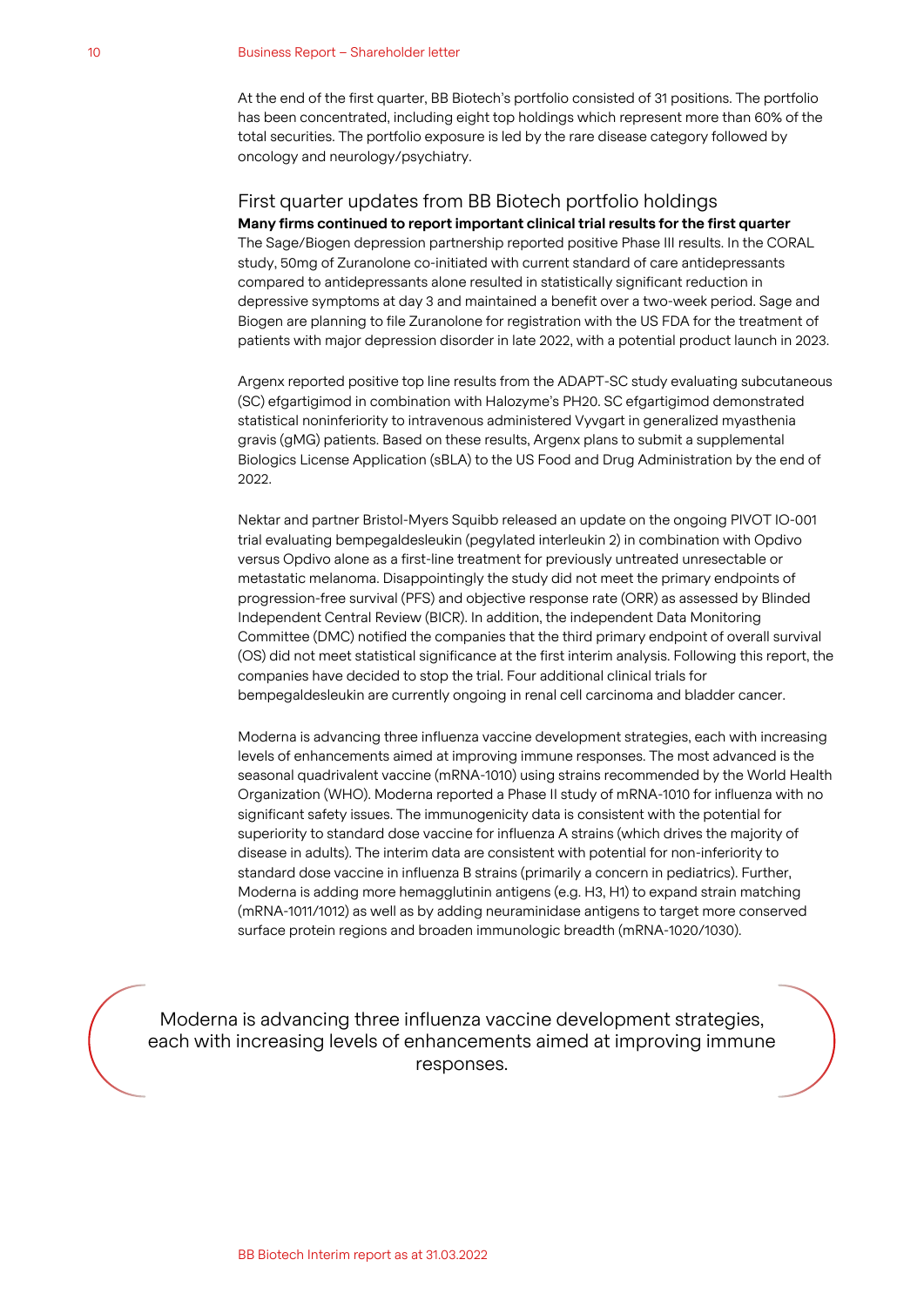#### 11 Business Report – Shareholder letter

### **Key regulatory decisions in the first quarter of 2022**

In the first quarter 2022, a series of regulatory decisions were reported for products in our portfolio companies. The FDA approved Moderna's COVID-19 vaccine Spikevax (mRNA-1273) for the prevention of COVID-19 in individuals 18 years and older. Under the EUA program, the FDA also approved a fourth injection, which is the second booster shot, for mRNA-1273, at 50 microgram dose.

Agios reported that In February, the FDA approved Pyrukynd (mitapivat) for the treatment of hemolytic anemia in adults with pyruvate kinase (PK) deficiency, a rare, debilitating, lifelong hemolytic anemia. Pyrukynd is an oral PK activator and the first approved disease-modifying therapy for this disease.

Argenx announced the approval of Vyvgart (efgartigimod) in Japan for the treatment of generalized myasthenia gravis, shortly after the December 2021 US FDA approval. The company is continuing the global product launch, having started in early 2022 in the US followed by launching Vyvgart in Japan in summer of 2022, with the EU regulatory authority decision expected in late 2022.

Incyte reported that the US FDA extended the review of the supplemental new drug application (sNDA) for its JAK inhibitor, Opzelura (ruxolitinib cream) for vitiligo, with the new PDUFA date set as July 18, 2022. Opzelura, the topical formulation of ruxolitinib is already approved in the US for topical short-term and non-continuous chronic treatment of mild to moderate atopic dermatitis (AD) in patients 12 years of age and older who are nonimmunocompromised and whose disease isn't adequately controlled with other topical therapies.

#### **Product launches with substantial revenue opportunities**

Biotech investors including BB Biotech remain focused on early product launch metrics as a yardstick for future revenue and profits.

Intra-Cellular added bipolar I and II disease to the Caplyta's product label in late 2021, and has achieved a significant prescription growth in the first quarter.

Incyte's Opzelura, enjoyed rapid adoption in late 2021. Large price discounts and free drug distribution resulted in lower than expected revenues, disappointing investors. Yet we believe that Opzelura continues to gain significant market share in both, mild to moderate and severe atopic dermatitis patients, and the company expects further growth in the second half of 2022.

Moderna's 2022 revenue guidance remains fluid. The company recently increased its 2022 advanced purchase agreements to USD 21 bn plus additional open options. Looking ahead, 2023 purchase agreements are in place for some countries. The fall season and the potential emergence of new COVID-19 variants, together with negotiations for further advanced purchasing for 2022 and 2023 in the US are also on our radar screen.

### Outlook for 2022

Despite the COVID pandemic and a complex geopolitical situation which fuel uncertainty, the biotechnology industry is making substantial progress in its purpose of delivering new drug technologies which positively and sustainably impact patients lives and healthcare systems. One example is CTX-001 by Crispr Therapeutics and Vertex, which should deliver beta thalassemia and sickle cell disease data in patients in fall 2022, followed by regulatory filings by year-end and a potential market entry in 2023.

Large biopharmaceutical firms have strong cash positions overall. These resources are one key perquisite for substantial M&A activities in the future.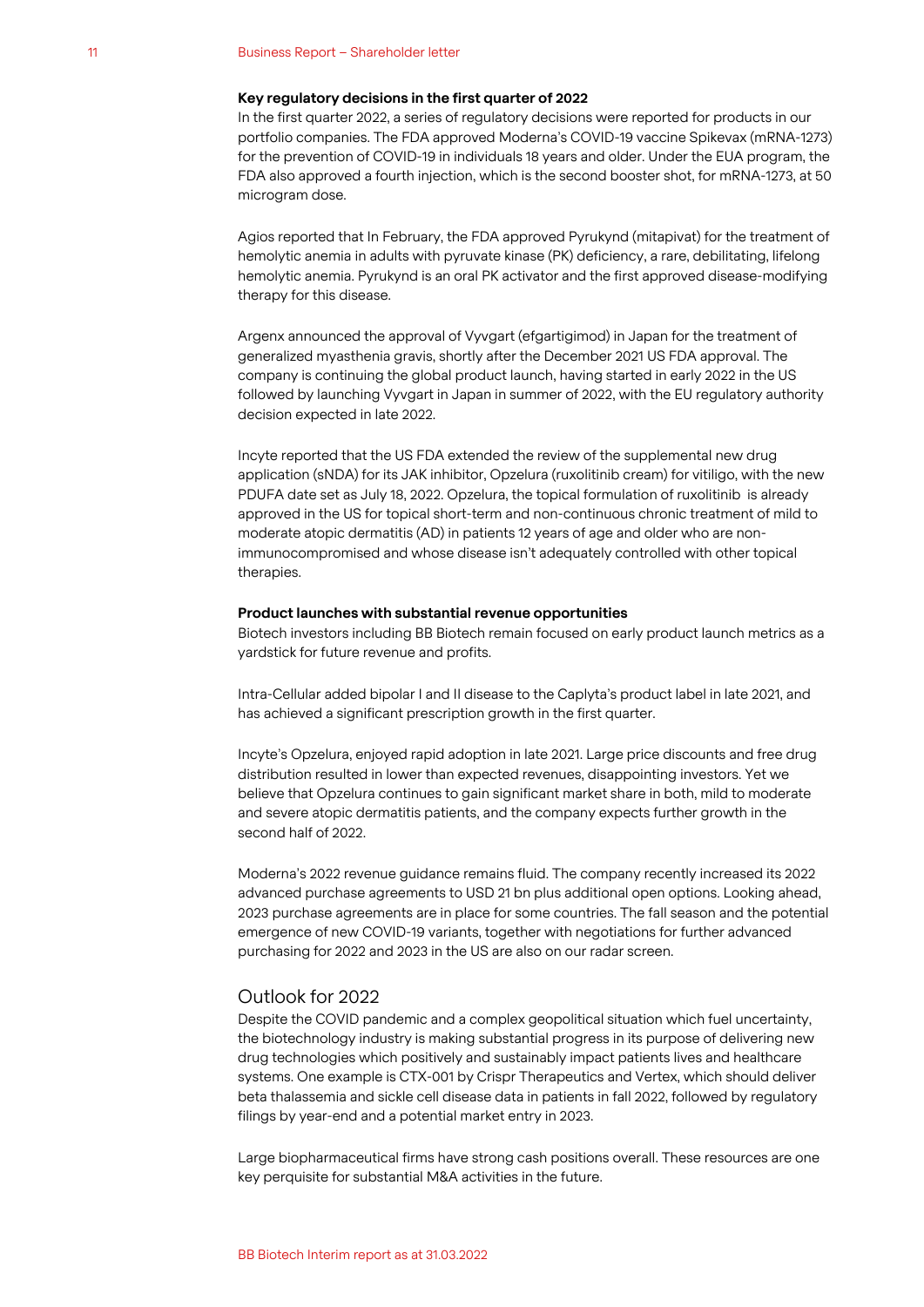#### 12 Business Report – Shareholder letter

In February 2022, Dr. Robert M. Califf was confirmed as FDA commissioner. Dr. Califf is recognized as an expert in clinical trial research, health disparities, healthcare quality, and cardiovascular medicine, and also served as the FDA Commissioner under former President Barack Obama from February 2016 until January 2017. Under his leadership, we expect the FDA to continue its constructive, purposeful but moderating interactions with the biopharmaceutical industry.

The upcoming US midterm elections are important to healthcare investors. The results, expected for November 8, will influence whether Congress and the Biden administration can implement far reaching healthcare reforms. For biotechnology investors, proposals regarding drug price reform will be followed closely.

Following a period of portfolio consolidation and dividend payout, the investment team of BB Biotech will continue to seek investments in biotechnology firms that deploy novel approaches to create breakthrough clinical improvements for patients and health economic value for society. Given the current risk-aversion of many markets, BB Biotech will remain disciplined and consistent with our long-term investment strategy.

We thank you for the trust you have placed in the Company.

The Board of Directors of BB Biotech AG

**Dr. Erich Hunziker** Chairman **Laura Hamill** Member **Prof. Dr. Mads Krogsgaard Thomsen** Member

**Dr. Clive Meanwell** Vice Chairman **Dr. Pearl Huang** Member **Dr. Thomas von Planta** Member